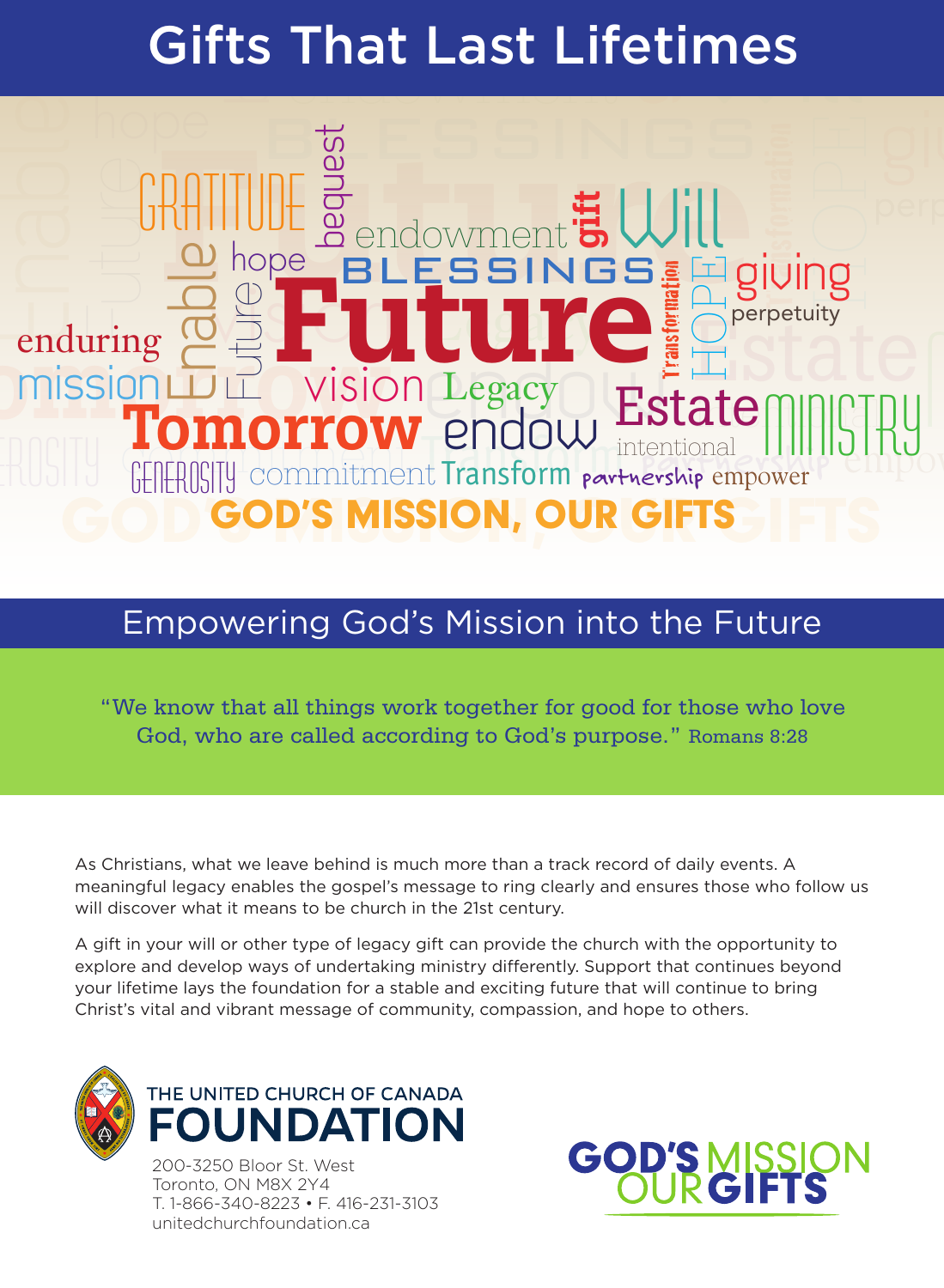# endow  $VICION$   $\Box$ vision Tomorrow endow Estate Transform  $Estat$ generosity minis Legacy empower GOD'S MISSION, OUR GIFTS partnership

### **Supporting the Ministry You Value**

You can choose to give to any ministry or mission of our church—your local congregation or the Mission & Service of the wider United Church, which supports many ministries, including global partnerships, education programs, United Church camps, the development of new churches, and much more. You can also choose to have your donation lodged in an endowment fund, creating a permanent legacy in The United Church of Canada Foundation.

No matter what form your gift takes, it will help bring Christ's vital and vibrant message of love and hope to others.

| <b>Type of Gift</b>        | <b>Advantages</b>                                                                                                                                                                                                                                                                                                                             |
|----------------------------|-----------------------------------------------------------------------------------------------------------------------------------------------------------------------------------------------------------------------------------------------------------------------------------------------------------------------------------------------|
| Bequest/In your<br>will    | • You can make a gift in your will to any area of the church or divide<br>your gift among several programs and ministries of the United<br>Church.                                                                                                                                                                                            |
| <b>Annuities</b>           | • You make a gift now.<br>• You receive a charitable donation receipt for a portion of your gift.<br>• You receive guaranteed semi-annual payments for life.                                                                                                                                                                                  |
| Life insurance             | • A substantial future gift is created to support the ministry and<br>mission of the church.<br>• This type of gift can be made for a relatively small outlay of cash.<br>• This type of gift does not reduce the size of your estate.                                                                                                        |
| RRSPs, RRIFs,<br>and TFSAs | • A substantial future gift is created to support the ministry and<br>mission of the church.<br>• Your estate receives a charitable donation receipt that will offset<br>taxes, which will in turn replenish the value of your estate.<br>• Designating a ministry as the beneficiary of a policy helps avoid<br>probate fees on these gifts. |

# **Types of Lasting Gifts**

Each type of gift has different benefits to you and the church as well as different tax and financial implications.

The United Church provides trained staff to help you make the best choice for your current circumstances and needs around choosing how to make your gift. We also encourage you to seek independent financial advice about any gift, and to discuss this information with the members of your family who should be aware of your decisions.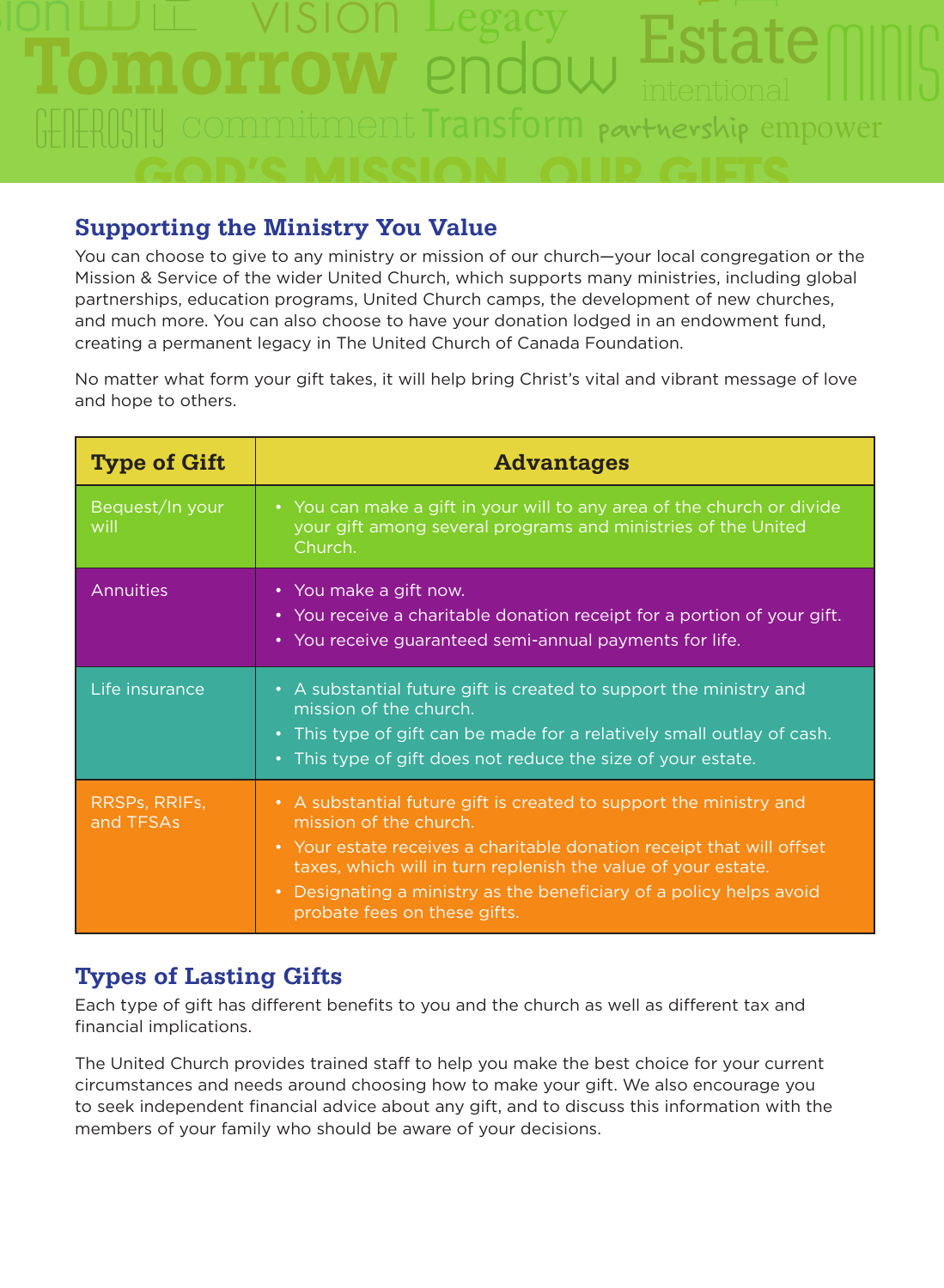

#### **Bequests: Making a Gift in Your Will**

The most common form of planned gift is a bequest in your will. You can direct your gift to any area of the church's work, such as to your congregation, or divide your gift among several programs and ministries of the United Church. Your estate enjoys the tax benefit from your gift.

A bequest can be a specific sum of money, a percentage of your estate, a property or other asset. You can also specify when the church receives this gift—for example, when other named beneficiaries have died, or when other bequests have been filled. Our staff can give you more information on types of bequests that best fit the kind of legacy you wish to create.

# **The United Church of Canada Gift Annuities**

An annuity is an agreement where you make an irrevocable gift to The United Church of Canada in return for a guaranteed lifetime income, most or all of which is non-taxable. You will also receive a charitable donation receipt for a portion of your gift.

Upon your death, the portion of the gift remaining becomes available to any area of work in the church that you choose. The exact amount of the gift depends on how long you live and future interest rates.

You may designate one or more ministry or mission in the church: your local congregation, Mission & Service, The United Church of Canada Foundation, a church camp, an educational institution, or the UCW.

The minimum amount to establish an annuity varies by age: anyone who is 60 years of age or older, or couples or siblings—one of whom is 60 or older and the other who is 55 or older—may purchase a joint annuity.

You will receive payments twice per year. The income depends on your gender and your age when you take out your annuity, and most of the income is non-taxable.

A joint annuity will continue to pay your spouse, partner, or sibling for as long as they live.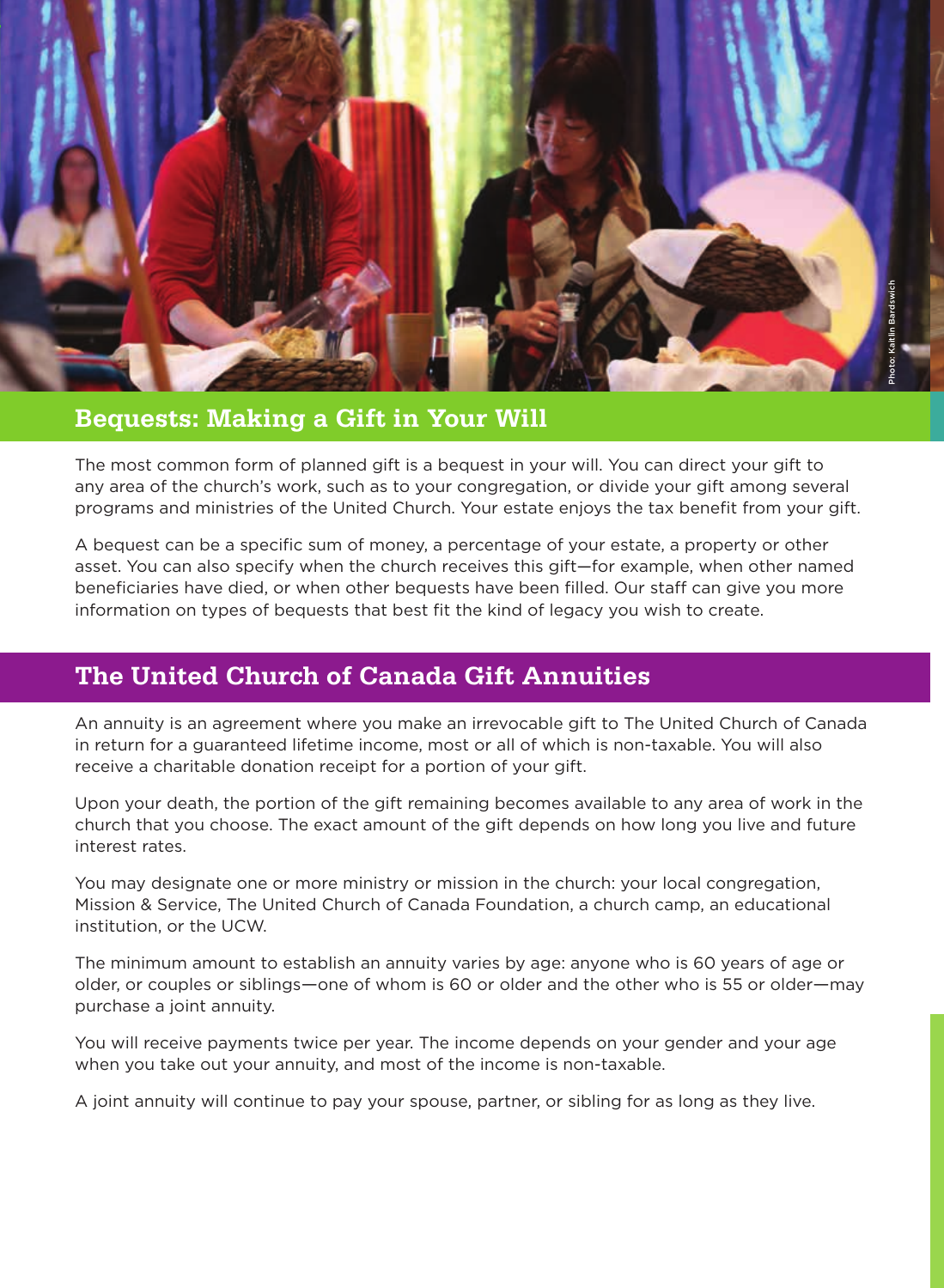

#### **Life Insurance: Affordable Gift Today, Major Gift Tomorrow**

For a relatively small outlay of cash, a gift of life insurance can become a significant future gift for the church without reducing the size of your estate.

You can create a gift of life insurance by

- making the United Church the beneficiary of a new or existing policy
- making the United Church the owner and beneficiary of a new or existing policy

Each option has different implications for your or your estate's taxes.

#### **RRSPs, RRIFs, and TFSAs**

RRSPs and RRIFs can be a large portion of your accumulated assets at your death. On your death, however, 100 percent of the proceeds from these are included in your final tax return. Your estate will have to pay taxes on the full amount.

If you make the United Church the beneficiary of the proceeds of any registered fund, the church will issue a charitable tax receipt for the full amount of the gift. This in turn will have considerable tax benefits for your estate that will significantly offset the amount of your gift.

Tax-Free Savings Accounts (TFSAs) are similar. When you name the United Church as a beneficiary, your estate will receive tax benefits that will offset taxes payable.

No matter what form a gift takes, it will help bring Christ's vital and vibrant message of love and hope to others.

"The church has always been an important part of my life—like an extension of my family. An appeal was made for financial support to establish a building fund. It was both possible and practical for me to make a gift of listed securities. There was a tax benefit for me, and the church will benefit from the increasing value of the gift until such time as they choose to use it for the building fund. But most of all, I was really happy that I could support my church in this way."

—Grace Race, Victoria, BC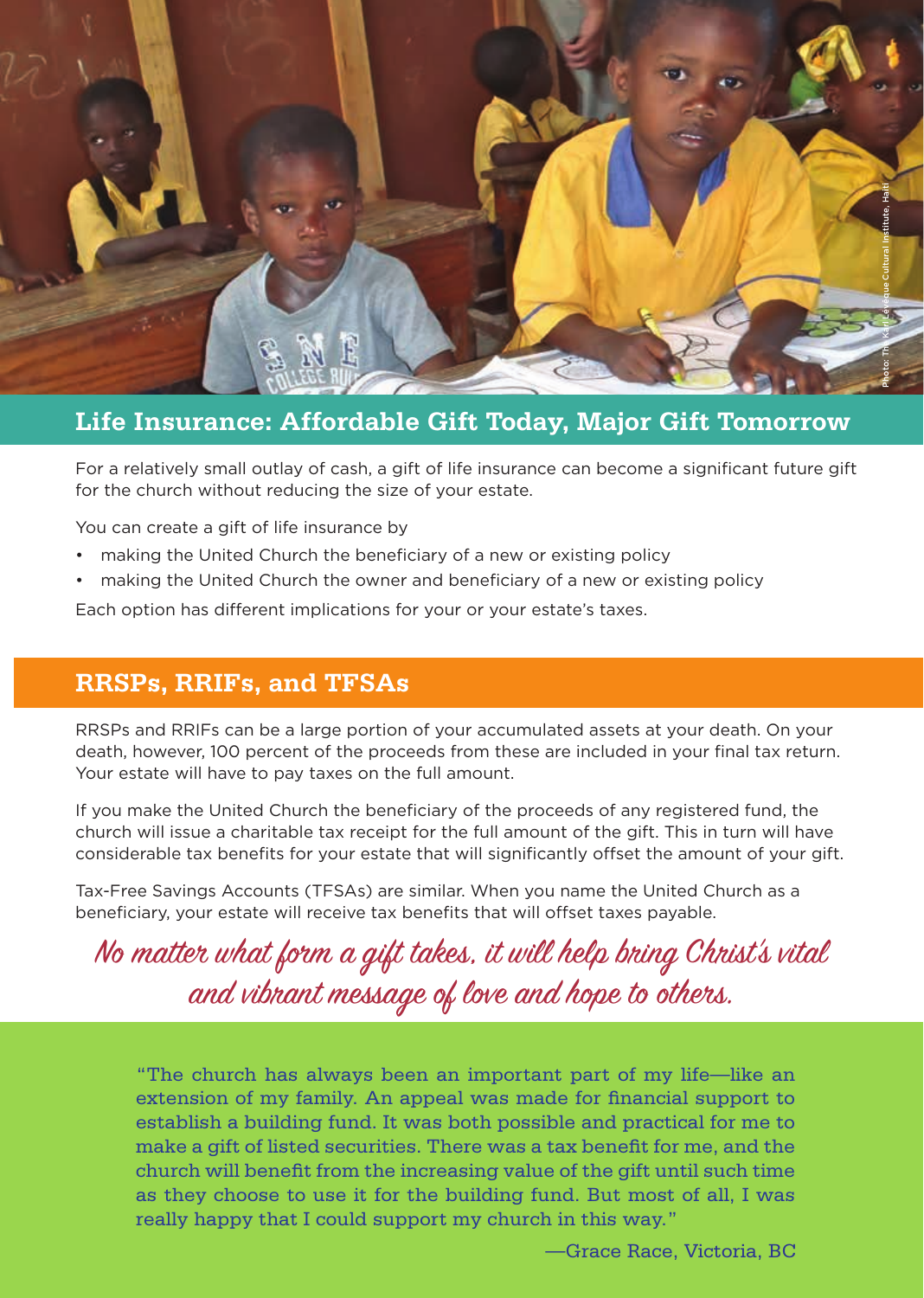

"We have always been concerned about the less fortunate in our community and as we have been very fortunate, we want to help those in need. We feel that an endowment fund with The United Church of Canada will be a lasting way to help others. This vehicle and the help it will provide will endure long after we are gone."

—Jim and Anne White, Medicine Hat, AB

#### **Endowments: Investments into Perpetuity**

An endowment is a gift that will provide income to any area of the church's work in perpetuity. The United Church of Canada Foundation invests your gift in a prudent and socially responsible manner. Each year, a specific percentage of the balance of the fund is distributed. Whenever the income level permits, a portion of income is reinvested in the fund. You can designate support for any area of the church's ministry you wish or to any other registered Canadian charity.

You can establish a personal endowment fund during your lifetime with a gift of any amount. You may also arrange for an endowment to be activated through a gift in your will or other type of gift at your death. Some donors choose to start their fund now, add to it from time to time, and augment it with a future gift. Name a personal endowment after anyone you wish—yourself, a family member, or in memory of a loved one.

The United Church also has a number of established endowed funds to which you can direct a gift of any amount—for example, the Mission & Service Endowment Fund, the United Church Women Endowment Fund, and funds in support of peace, justice, faith, mission, theological education, leadership, new ministries, and more.

If you make a gift of \$5,000 or more to an existing fund, at your request the Foundation will recognize your gift by a name of your choice.

An endowment gift is a statement of hope—an act of faith in the future of the church and its mission in the world.

"I've been a church person all my life. And I want to do my part in helping the future of the congregation."

—Freda Pressey, Tillsonburg, ON